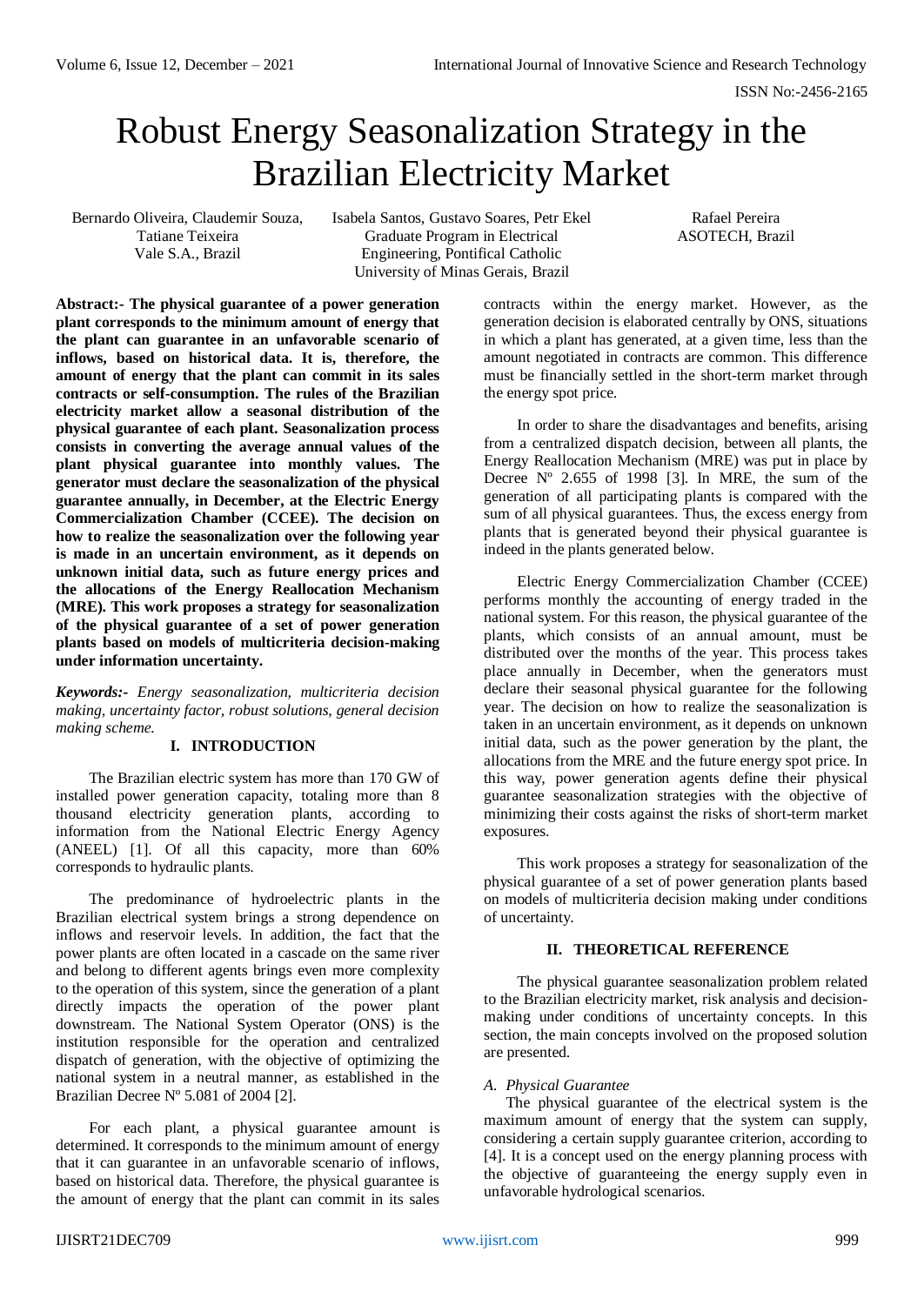The total physical guarantee of the electrical system is prorated between the hydro power generation plants and this amount represents, from the commercial perspective, the maximum energy a power plant can negotiate, according to the Brazilian Decree Nº 5.163 [5].

Each power plant physical guarantee is an average annual amount established in the concession contract or in the authorization act and reviewed by the Brazilian Ministry of Mines and Energy (MME) every five years. The seasonalization of the physical guarantee is the distribution of this annual value among monthly amounts. This process is realized by the power generation agents participating in the MRE, which declare their seasonal physical guarantee for the following year.

The Brazilian legislation establishes that the sum of the monthly amount of physical guarantee in MWh cannot exceed the value of the annual physical guarantee in MWh. Additionally, the monthly seasonalized physical guarantee values cannot be higher than the installed capacity of the plant. Following these rules, the agents are free to define their seasonalization strategy, which can provide significant revenue gains. On the other hand, the agent's expected revenue is strongly related to the energy spot price, the agent's power generation and energy allocations in the MRE, components that are difficult to predict. Therefore, the seasonalization of the physical guarantee is a tool that allows both the mitigation of the risks of exposure to the short-time market, as well as the possibility of expanding the agent's revenue.

## *B. Energy Reallocation Mechanism*

The power generation and transmission facilities in Brazil are operated by the ONS. ONS is responsible for programming the operation of the national system, defining the dispatch of the generation based on the availability of the plants. However, the best global dispatch solution of the system does not always correspond to the best solution from the individual point of view of power plant and their agents. Consequently, the hydro generation agents have no control over their generation level, despite making their sales commitments based on their physical guarantee. For this reason, there is a risk of not generating the total amount of energy committed in contracts.

The MRE was created to share hydrological risk between the hydroelectricity plants. Participation in the mechanism is mandatory for hydroelectric plants dispatched by ONS and optional for Small Hydroelectric Plants (PCH).

In the processing of MRE, carried out monthly, the amount of energy generated by the mechanism plants is compared with the total physical guarantee amount of the plants belonging to the mechanism, resulting in the Generation Scaling Factor (GSF), presented as follows:

$$
GSF_m = G_{MRE_m} / GFIS_{MRE_m} \tag{1}
$$

where  $GSF_m$  is the Generation Scaling Factor for themonthm,  $G_{MRE_{m}}$  is the energy generated by the mechanism plants for the month  $m$  and  $GFIS_{MREm}$ 

representes the total physical guarantee of MRE for the month  $m$ .

There are three possible scenarios in the MRE: equilibrium scenario, secondary energy scenario and physical guarantee adjustment scenario. In the equilibrium scenario, the total physical guarantee of the mechanism is equal to the total generation, resulting in a  $GSF_m$  equal to one.

In the Secondary Energy scenario, the total generation of the mechanism is higher than the total physical guarantee, resulting in a  $GSF_m$ greater than one. The difference between the total energy generated and the total physical guarantee is allocated to the deficit plants. At the end of this process, there will be a surplus of energy, called Secondary Energy. Secondary Energy is divided among all plants participating in the MRE in proportion to their physical guarantees. This scenario represents the sharing of the benefit among the power plants that participates of the MRE.

In the third scenario, where the adjustment of the physical guarantee occurs, the total generation of the MRE is smaller than the total physical guarantee. The difference between the physical guarantee of the mechanism and the generation is prorated between the plants, decreasing the individual physical guarantees. This scenario represents the sharing of losses between the plants that participates of the MRE.

# *C. NEWAVE*

The Brazilian electrical system is characterized as a predominantly hydro-thermal and interconnected system. The operation of a system with these characteristics is realized in an integrated manner, optimizing the operation of all plants in order to obtain synergistic gains for the system, as described in [6]. ONS is the institution of the electric sector responsible for the operation of the system, carrying out the planning, programming and operation in real time of the system.

NEWAVE, a planning model for the operation of interconnected hydro-thermal systems for the long and medium term, was developed by the Electric Energy Research Center (Cepel) and is currently applied in planning the operation and expansion of the Brazilian electrical system. In this model, hydrological uncertainties are represented by hydrological scenarios constructed synthetically by a periodic auto-regressive model [16]. Therefore, for the generated synthetic hydrological scenarios, the model calculates the future electrical generation dispatch, the energy exchanges between the subsystems and, as a consequence, the expected cost of the defined operating policy.

NEWAVE is the official model used by the institutions of the Brazilian electrical system to determine the Ten-Year Energy Expansion Plan (PDE), Monthly Operation Program (PMO) and Energy Operation Plan (PEN), energy spot price calculation, calculation of physical guarantee and the assured energy of generation projects and definition of guidelines for Brazilian energy auctions [6]. As NEWAVE is part of the official models for defining the operating policy and spot prices, it will be used in this work to obtain the GSF and spot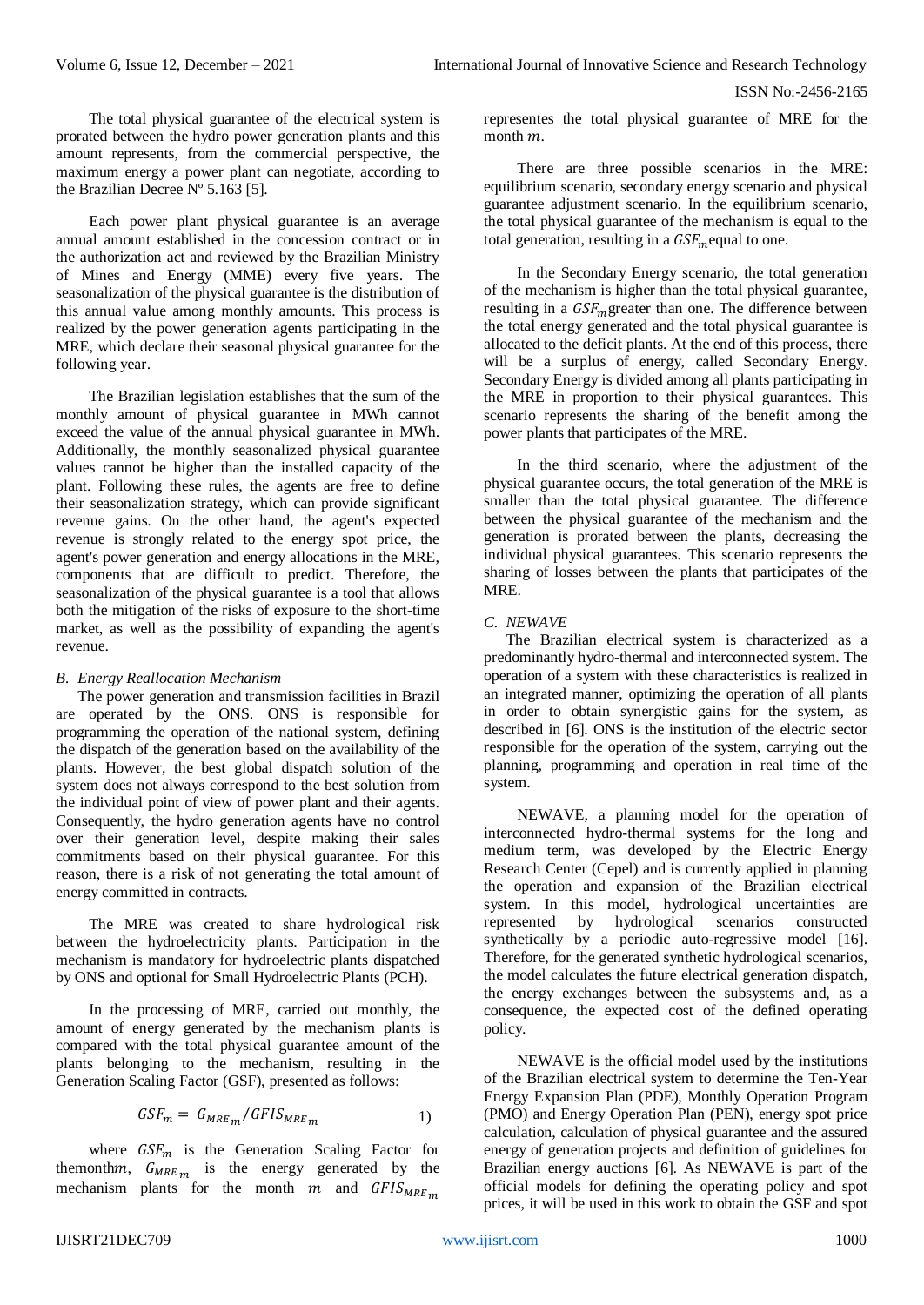prices for each of the 2.000 synthetic series of flows generated by the model.

## *D. Conditional Value at Risk*

The possibility of involuntary exposure to short-time market and to highly volatile prices brought the need to improve the decision-making process for energy commercialization, with risk analysis and management tools being incorporated into the process.

Conditional Value-at-Risk (CVaR), also known as mean excess loss, mean shortfall or tail VaR, was proposed by [7]. CVaR is a risk measure introduced as an evolution of the concept of Value-at-Riks (VaR). VaR is the measure of the maximum potential loss of a portfolio for a given level of confidence. The VaR measure, however, does not consider the potential losses higher than its value, which can become significant. CVaR brings in its value the average loss that exceeds VaR, including the tail of the probability distribution, making it possible to measure the worst scenarios.

Due to the fact that it also covers the worst observations, CVaR is a more conservative risk metric when compared to VaR. For this reason, CVaR has been widely used in the Brazilian electricity sector in official computational models responsible for dispatch and pricing. Thus, in this work, the CVaR metric will be used to calculate the risk associated with each seasonalization strategy.

## *E. Multicriteria decision making under conditions of uncertainty*

Multicriteria decision-making is associated with decisionmaking in the presence of multiple and conflicting criteria and can be classified into two groups, as described by [8]: multi objective problems and multi attribute problems.

Multi objective decision-making is considered the continuous type of multicriteria decision-making, since it concentrates on continuous decision spaces. Solving continuous problems of multicriteria decision-making involves the design of alternatives that optimizes or satisfies the decisionmaker objectives [8]. The decision maker must maximize or minimize multiple, non-commensurable and conflicting objectives. A multi objective decision-making model is composed of a vector of decision variables, objective functions and constraints.

In multi attribute decision-making problems, the decision space is discrete, since it is related to decision making of preferences about the available alternatives, characterized by multiple attributes and, generally, conflicting [8]. Multi attribute decision-making problems involve the selection of the "best" alternative froma pool of preselected alternatives [18].

Based on the particular characteristics of these two groups of multicriteria problems, [9] proposed two different models for decision-making: <X,F> for multi objective problems and <X,R> for multi attribute problems. In agreement with the multi objective nature of the problem studied in this work, the  $\langle X, F \rangle$  model will be described and applied.

# *F. <X,F> model*

Multi objective decision-making is formed by an objective function vector $F(X) = \{f_1(X), f_2(X), \dots, f_q(X)\}$ that must be simultaneously optimized, i.e.,

$$
F_p(X) \to \frac{extr}{X \in L'}, \quad p = 1, 2, \dots, q \tag{2}
$$

where  $q \ge 2$  and L is a set of feasible solutions in  $R^n$ .

Bellman and Zaddeh proposed in [10] a method for decision-making in a fuzzy environment in 1970. Decisionmaking in a fuzzy environment can be understood as a decision process which objectives or restrictions are fuzzy in nature, that is, its limits are not clearly defined. P. Ekel complemented, in [9],Bellman-Zaddeh approach to apply it in analyzing multi objective decision-making problems.

When applying the Bellman-Zaddeh approach to multiobjective decision-making process, each objective function  $F_p(X)$  is replaced by a fuzzy objective function or fuzzy sets:

$$
A_p = \left\{ X, \mu_{A_p}(X) \right\}, \quad X \in L \tag{3}
$$

where  $\mu_{A_p}(X)$  is the membership function level of the solution X to the fuzzy set  $A_p$ .

Thus, a fuzzy solution $D = \bigcap_{p=1}^{q} A_p$  $_{p=1}^{q} A_p$  is obtained with a membership function

$$
\mu_D(X) = \min_{p=1,2,..q} \mu_{A_p}(X), \qquad X \in L. \tag{4}
$$

The use of (4) allows one to obtain a solution that provides the maximum degree of belongingness to the fuzzy solution D, as follows:

$$
\max \mu_D(X) = \max_{X \in L} \min_{p=1,2,\dots,q} \mu_{A_p}(X). \tag{5}
$$

The multicriteria problem, described in (2), can be reduced to a search for a solution

$$
X^{0} = \arg \max_{X \in L} \min_{p=1,2,...,q} \mu_{A_{p}}(X).
$$
 (6)

The membership function  $\mu_{Ap}(X)$  is expressed by (8) for maximized objective functions, or by (9) for minimized objective functions:

$$
\mu_{A_p}(X) = \left[ \frac{F_P(X) - \min F_P(X)}{\max F_P(X) - \min F_P(X)} \right]^{A_p},\tag{7}
$$

$$
\mu_{A_p}(X) = \left[ \frac{\max F_p(X) - F_p(X)}{\max F_p(X) - \min F_p(X)} \right]^{A_p},
$$
\n(8)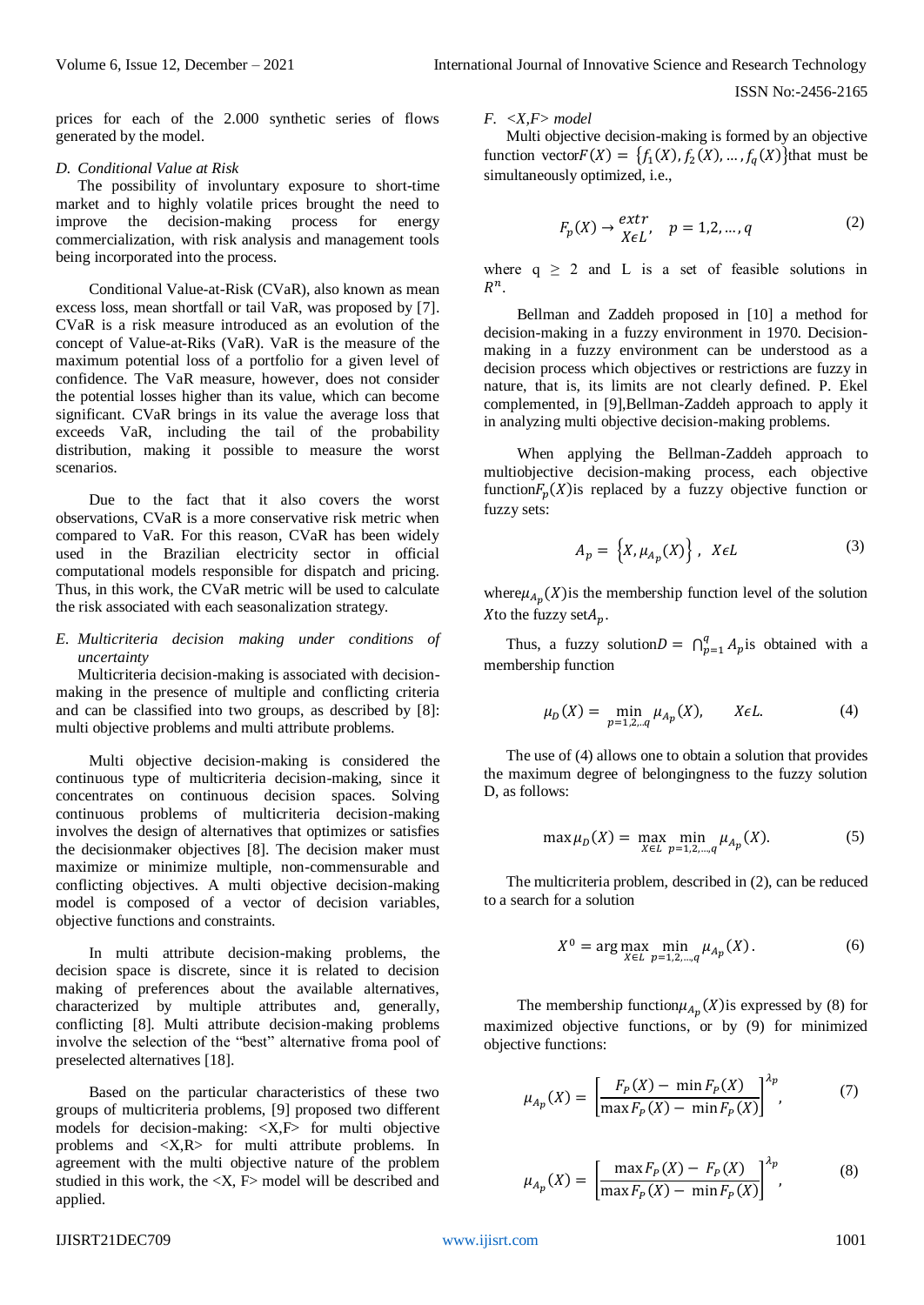where $\lambda_p$ ,  $p = 1, 2, ..., q$  are importance factors defined by the decision maker. These weighting factors represents the relative importance between the objective functions.

# *G. Uncertainties in the decision-making process*

In decision-making process, it is not always easy to obtain data and initial information in sufficient volume and in the quality necessary for modeling the problem. Considering the uncertainties in the construction of mathematical models increases their suitability for the problem, the credibility and real efficiency of the decisions resulting from the analyzes.

In order to deal with uncertainties in decision making, [11] and [12] proposed an approach that combines two branches of mathematics that deal with uncertainties: game theory and fuzzy set theory. Representative combinations of initial data, states of nature or scenarios are created in order to reduce the decision uncertainty region.

The works developed by [13] and [14] present results of this approach in engineering and resource allocation problems. The method used is based on a possibilistic approach as a generalization of the classical approach proposed in [15] and [16], and will be presented below.

## *H. Generalization of the classic approach to dealing with the uncertainty information to multicriteria decision making process*

Generalizing the classical approach to decision-making in conditions of uncertainty, initially, the solution alternatives for each scenario Sare obtained using the  $\langle X, F \rangle$  model. From the set of Ssolutions obtained, a subset of K solutions  $X_k$ ,  $k =$  $1, 2, \ldots, K$  is selected to construct the payoff matrix of each objective function. Thus, the  $X_k$ ,  $k = 1, 2, ..., K$ , solutions for each of the  $Y_s$ ,  $s = 1, 2, ..., S$ , scenarios must be applied to each of the objective functions  $F_p(X, Y_s)$ ,  $p = 1, 2, ..., q$ , generating a payoff matrix for each objective function, as presented in Tab. 1.

|                        |                 | $\cdots$ |                 | $\cdots$ | Y <sub>c</sub>  |  |
|------------------------|-----------------|----------|-----------------|----------|-----------------|--|
| $X_{1}$                | $F_p(X_1, Y_1)$ | $\cdots$ | $F_p(X_1, Y_s)$ | $\ldots$ | $F_p(X_1, Y_S)$ |  |
|                        |                 |          |                 |          |                 |  |
| $X_k$                  | $F_p(X_k, Y_1)$ | $\cdots$ | $F_p(X_k, Y_s)$ | $\ldots$ | $F_p(X_k, Y_S)$ |  |
|                        |                 |          |                 |          |                 |  |
| $X_{K}$                | $F_p(X_K, Y_1)$ | $\cdots$ | $F_p(X_K, Y_s)$ | $\ldots$ | $F_p(X_K, Y_S)$ |  |
| Table 1: Payoff Matrix |                 |          |                 |          |                 |  |

Subsequently, the choices criteria of Wald, Laplace, Savage and Hurwicz are used as objective functions of the problem, as proposed in [4], [5] and [6]:

$$
F^{W}(X_{k}) = F^{max}(X_{k}) = \max_{1 \leq s \leq S} F(X_{k}, Y_{s})
$$
 (9)

$$
F^{L}(X_{k}) = \bar{F}(X_{k}) = \frac{1}{S} \sum_{s=1}^{S} F(X_{k}, Y_{s})
$$
 (10)

$$
F^{S}(X_{k}) = R^{max}(X_{k}) = \max_{1 \leq s \leq S} R(X_{k}, Y_{s})
$$
\n(11)

$$
F^{H}(X_{k}) = \alpha F^{max}(X_{k}) + (1 - \alpha)F^{min}(X_{k})
$$
  
=  $\alpha \max_{1 \leq s \leq S} F(X_{k}, Y_{s}) + (1 - \alpha) \min_{1 \leq s \leq S} F(X_{k}, Y_{s}).$  (12)

Therefore, it is possible to build *a* problems including up to four objective functions related to the choices criteria:

$$
F_{r,p}(X) \to \begin{cases} extr \\ X \in L \end{cases}, \quad r = 1, 2, ..., M \le 4, \\ p = 1, 2, ..., q,
$$
 (13)

where the objective functions are  $F_{1,p}(X) = F_p^W$ ,  $F_{2,p}(X) =$  $F_p^L$ ,  $F_{3,p}(X) = F_p^S$ ,  $F_{4,p}(X) = F_p^H$ .

Applying (14) to  $q$  payoff matrices, it is possible to build matrices with the choices criteria, as shown in Tab. 2.

|                                                           | $F_p^W(X_k)$ | $F_p^L(X_k)$                                                                                                                      | $F_p^S(X_k)$ | $F_p^H(X_k)$ |  |
|-----------------------------------------------------------|--------------|-----------------------------------------------------------------------------------------------------------------------------------|--------------|--------------|--|
| $X_1$                                                     | $F_p^W(X_1)$ | $F_p^L(X_1)$                                                                                                                      | $F_p^S(X_1)$ | $F_p^H(X_1)$ |  |
| ÷                                                         |              |                                                                                                                                   |              |              |  |
| $X_k$                                                     | $F_p^W(X_k)$ | $F_p^L(X_k)$                                                                                                                      | $F_n^S(X_k)$ | $F_p^H(k)$   |  |
|                                                           |              |                                                                                                                                   |              |              |  |
| $X_K$                                                     | $F_p^W(X_K)$ | $F_p^L(X_K)$                                                                                                                      | $F_p^S(X_K)$ | $F_p^H(X_K)$ |  |
|                                                           |              | $\min_{1 \le k \le K} F_p^W(X_k) \min_{1 \le k \le K} F_p^L(X_k) \min_{1 \le k \le K} F_p^S(X_k) \min_{1 \le k \le K} F_p^H(X_k)$ |              |              |  |
|                                                           |              | $\max_{1 \le k \le K} F_p^W(X_k) \max_{1 \le k \le K} F_p^L(X_k) \max_{1 \le k \le K} F_p^S(X_k) \max_{1 \le k \le K} F_p^H(X_k)$ |              |              |  |
| Table 2: Payoff Matrix With Choice Criteria Estimates For |              |                                                                                                                                   |              |              |  |
|                                                           |              | The Pth Objective Function                                                                                                        |              |              |  |

Using the *q*choice criteria matrices and applying (7) or (8),as proposed in [12], [13] and [14], modified matrices are built, as shown in Tab. 3.

Applying (4) to the modified matrices, it is possible to construct the aggregated payoff matrix, as presented in Tab. 4.

Finally, (6) is used to obtain the best solution alternative for each choice criterion.

|                                                               |  |                       | $\mu_{A_p}{}^W(X_k)$ $\mu_{A_p}{}^L(X_k)$ $\mu_{A_p}{}^S(X_k)$ $\mu_{A_p}{}^H(X_k)$                           |  |  |  |
|---------------------------------------------------------------|--|-----------------------|---------------------------------------------------------------------------------------------------------------|--|--|--|
| $X_1$                                                         |  |                       | $\mu_{A_n}^{\ W}(X_1)$ $\mu_{A_n}^{\ L}(X_1)$ $\mu_{A_n}^{\ S}(X_1)$ $\mu_{A_n}^{\ H}(X_1)$                   |  |  |  |
| ÷                                                             |  |                       | 2008년 - 대한민국의 대한민국의 대한민국의 대한민국의 대한민국의 대한민국의 대한민국의 대한민국의 대한민국의 대한민국의 대한민국의 대한민국의 대한민국의 대한민국의 대한민국의 대한민국의 대한민국의 |  |  |  |
| $X_k$                                                         |  |                       | $\mu_{A_n}^{\ W}(X_k)$ $\mu_{A_n}^{\ L}(X_k)$ $\mu_{A_n}^{\ S}(X_k)$ $\mu_{A_n}^{\ H}(X_k)$                   |  |  |  |
| ÷                                                             |  |                       |                                                                                                               |  |  |  |
| $X_K$                                                         |  |                       | $\mu_{A_p}{}^W(X_K)$ $\mu_{A_p}{}^L(X_K)$ $\mu_{A_p}{}^S(X_K)$ $\mu_{A_p}{}^H(X_K)$                           |  |  |  |
| Table 3: Modified Matrix of Choice Criteria Estimates for the |  |                       |                                                                                                               |  |  |  |
|                                                               |  | Pth Objective Funcion |                                                                                                               |  |  |  |

$$
\mu_D{}^W(X_k) \quad \mu_D{}^L(X_k) \quad \mu_D{}^S(X_k) \quad \mu_D{}^H(X_k)
$$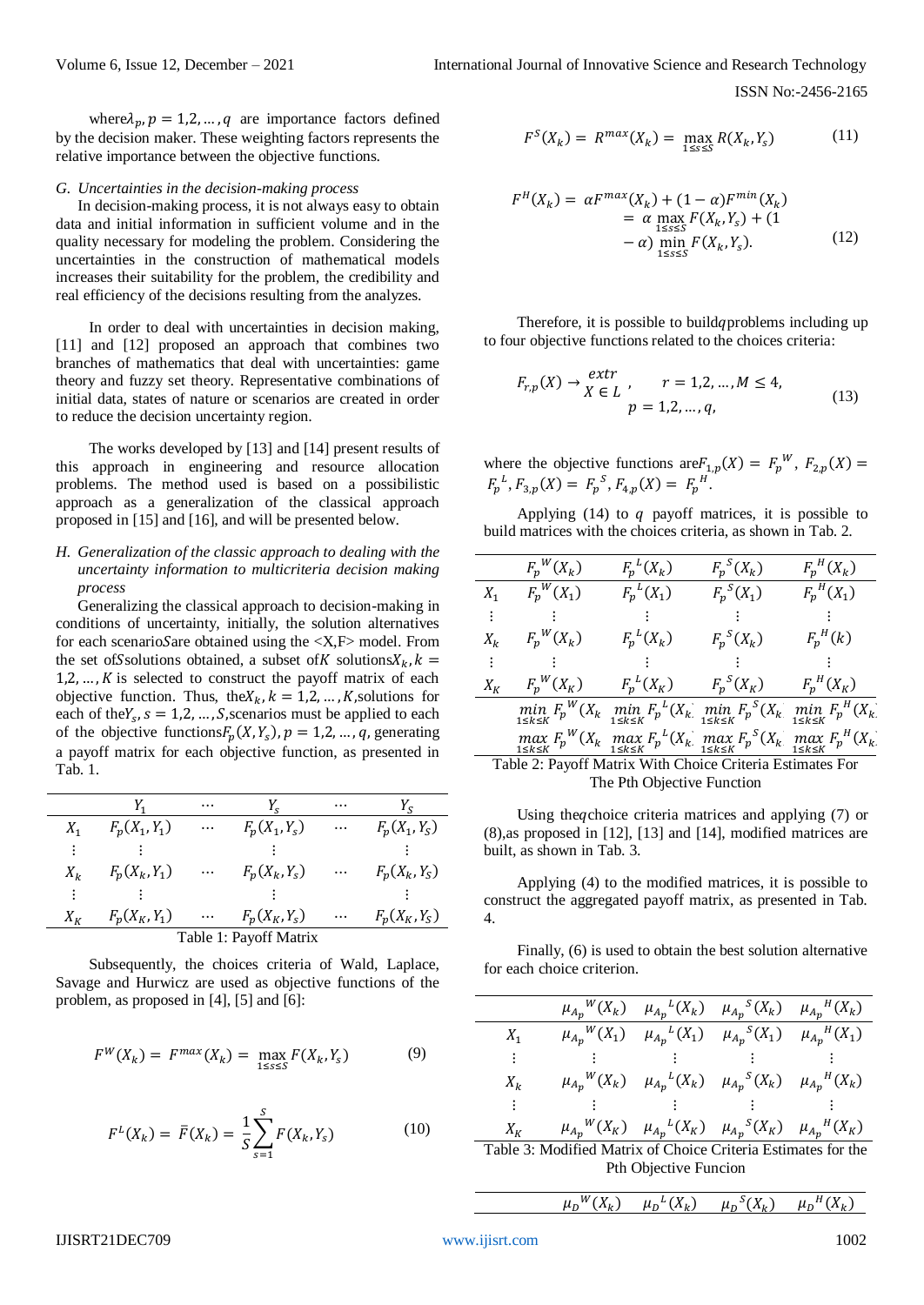| $X_1$                                                |  |  | $\mu_D{}^W(X_1)$ $\mu_D{}^L(X_1)$ $\mu_D{}^S(X_1)$ $\mu_D{}^H(X_1)$ |  |  |  |
|------------------------------------------------------|--|--|---------------------------------------------------------------------|--|--|--|
| ÷                                                    |  |  |                                                                     |  |  |  |
| $X_k$                                                |  |  | $\mu_D{}^W(X_k)$ $\mu_D{}^L(X_k)$ $\mu_D{}^S(X_k)$ $\mu_D{}^H(X_k)$ |  |  |  |
| $\ddot{\cdot}$                                       |  |  |                                                                     |  |  |  |
| $X_{\nu}$                                            |  |  | $\mu_D{}^W(X_K)$ $\mu_D{}^L(X_K)$ $\mu_D{}^S(X_K)$ $\mu_D{}^H(X_K)$ |  |  |  |
| Table 4: Aggregated Payoff Matrix of Choice Criteria |  |  |                                                                     |  |  |  |
| Estimates                                            |  |  |                                                                     |  |  |  |

#### **III. METHODOLOGY**

The seasonalization of the physical guarantee of a selfproducing power generation agent that owns a set of plants belonging to the Energy Reallocation Mechanism will be treated as a multi objective problem which aims to allocate the annual physical guarantee throughout the months of the year. The seasonalization strategy will be proposed in order to minimize its costs and minimize the risks of revenues lost in the energy market.

In the following sections, the objective functions that represent the expected cost and risk as well as the modeled constraints for the problem are presented.

#### *A. Objective function: Cost*

The total cost of a self-producing energy agent that owns hydroelectric generation plants belonging to the MRE is made up of four installments, according to (14): cost related to operations in the short-time market  $(C_{MCP})$ , cost of longterm contracts  $(C_{cont})$ , energy charges  $(C_{enc})$  and the collection of ICMS - Tax on Circulation of Goods and Services  $(\mathcal{C}_{ICMS})$ :

$$
C_{ser} = C_{MCP_{ser}} + C_{cont_{ser}} + C_{enc_{ser}} + C_{ICMS_{ser}}.
$$
 (14)

The expected cost for this agent is given by the average of the simulated series, as follows:

$$
C_{exp} = \frac{1}{nSer} \sum_{1}^{nSer} C_{ser},
$$
\n(15)

wheren Series the total number of series used in the simulation.

#### *B. Cost related to the short-time market operations*

CCEE performs the accounting of energy traded in the Brazilian energy market by comparing the amounts of verified and contracted energy amounts. This process is carried out individually for each agent and the differences between the verified and contracted amounts are computed as transactions in the short-time market and will be valued by the spot price.

The verified energy is composed of the agent's measured generation or consumption, considering the MRE's energy allocations. The contracted energy is associated with the agent's net contractual position, that is, it is the difference

between the total sales contracts and the total purchase contracts of the agent.

The verified energy for each submarket and simulated series obtained from NEWAVE is given by

$$
VE_{ser,sub} = \sum_{i=1}^{I} \sum_{m=1}^{12} (g_i \cdot GSF_{ser,m} \cdot x_{i,m} + C_{c_{m,sub}}),
$$
 (16)

where  $g_i$  is the annual physical guarantee of the planti,  $GSF_{ser,m}$  is the Generation Scaling Factor of the month *m* of the NEWAVE seriesser,  $x_{i,m}$  is the seasonalization factor and  $C_{c_{m} \text{sub}}$  is the volume of the purchase contract for the monthm and submarketsub.

The contracted energy is calculated as follows:

$$
CE_{sub} = \sum_{m=1}^{M} \left( l_{m,sub} + C_{v_{m,sub}} \right)
$$
 (17)

where $l_{m,sub}$  is the load for the month *m*located in the submarket  $m$ ,  $C_{v_{m.sub}}$  represents the volume of purchase contract for the month  $m$  in the submarket  $sub$ .

The agent's exposure to the MCP is the difference between verified and contracted amounts of energy. For example, if the agent does not have sufficient energy generation to meet his requirements contracts, an exposure is verified and will be valued by the spot price  $(p_{sub, ser}^{spot})$  of the corresponding submarket. Therefore, the cost related to the short-time market operations is given by:

$$
C_{MCP,ser} = \sum_{sub=1}^{4} \left( VE_{ser,sub} - CE_{sub} \right) \cdot h_m \cdot p_{sub,ser}^{spot} \qquad (18)
$$

where  $h_m$  is the number of hours of month  $m$ .

## *C. Long-term contracts costs*

The cost for long-term energy contracts for each simulated series represents the agent's net contractual cost, and can be obtained as follows:

$$
C_{cont_{ser}} = \sum_{sub=1}^{4} \left( C_{c_{m,sub}} \cdot h_m \cdot P_{c_c} \right)
$$

$$
- \left( C_{v_{m,sub}} \cdot h_m \cdot P_{c_v} \right)
$$
(19)

where  $P_{C_c}$  and  $P_{C_v}$  are the prices of the respective purchase and sale contracts.

## *D. Cost of energy charges*

Electricity charges are included in the portion of the Distribution System Use Tariff (TUSD) applied to energy consumption.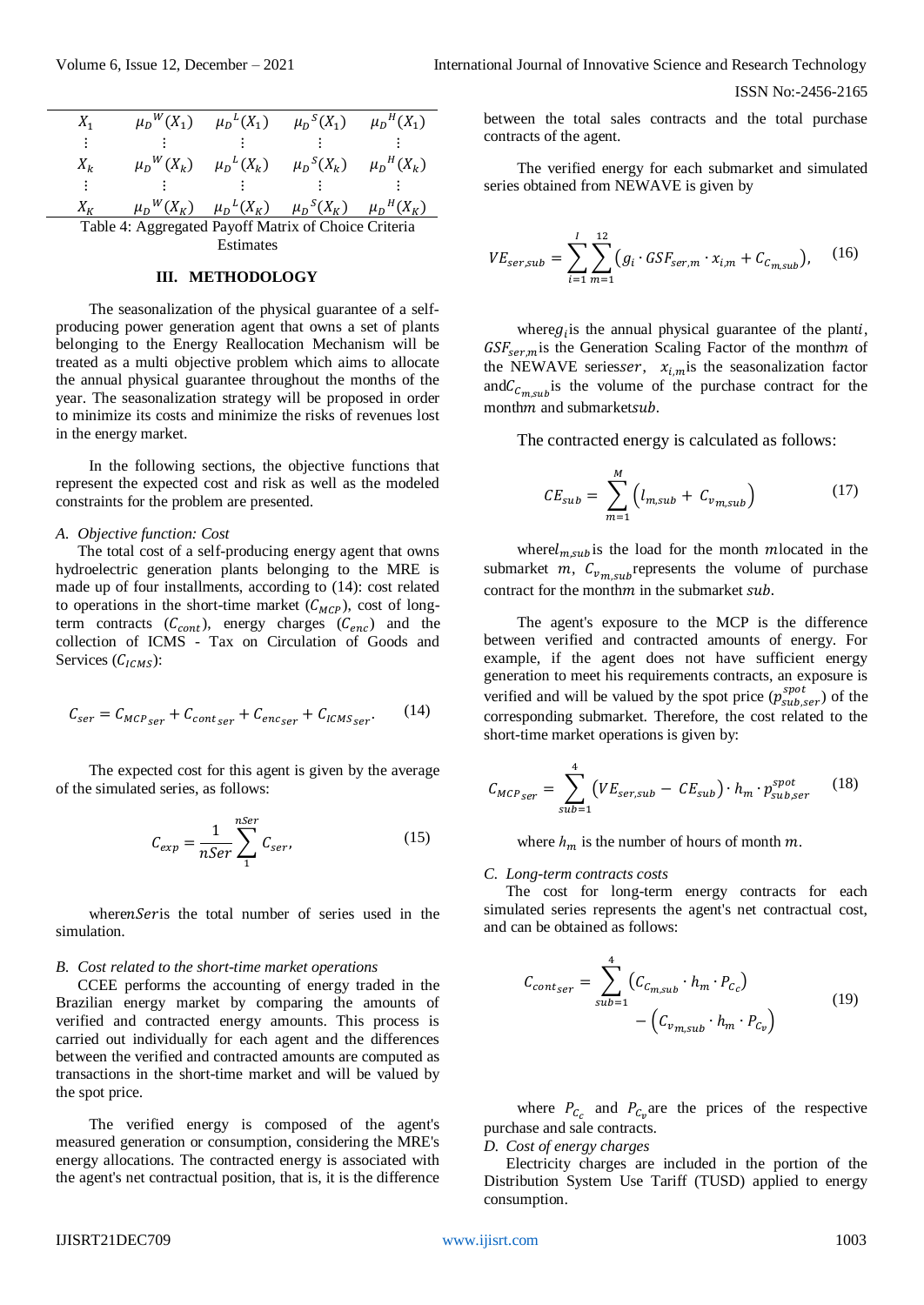For a self-producing agent, the TUSD referring to energy charges will only apply to the portion of consumption not met by self-production. This consumption not met by self-production depends on the amount of physical guarantee allocated for each month of the year. In addition, selfproduction should be distributed among the agent's consumer units, if the agent has different loads.

The calculation of charge costs was modeled as an optimization subproblem where the self-produced energy must be allocated for the agent loads, minimizing the cost of charges, described as:

$$
C_{enc_{ser}} = \sum_{m=1}^{12} \sum_{l=1}^{L} \{v_l
$$
  
•  $h_m [\alpha_{l,m} \cdot e_l + (1 - \alpha_{l,m}) \cdot E_l] \},$  (20)

where:

$$
e_l = 0.125 \cdot T_{l,P}^{APE} + 0.875 \cdot T_{l,FP}^{APE}, \tag{21}
$$

$$
E_l = 0.125 \cdot T_{l,P} + 0.875 \cdot T_{l,FP}, \tag{22}
$$

$$
\alpha_{l,m} = \frac{a_{l,m}}{v_l},\tag{23}
$$

subject to:

$$
\sum_{l=1}^{L} a_{l,m} = A_{m,ser},
$$
\n(24)

$$
A_{m,ser} = \sum_{i=1}^{I} g_{i,ser} \cdot GSF_{m,ser} \cdot x_{i,m}, \qquad (25)
$$

$$
0 < \alpha_{l,m} \le 1. \tag{26}
$$

where  $v_l$  is the volume of load l,  $\alpha_{l,m}$  is the proportion of the load supplied by self-produced energy,  $a_{lm}$  is the selfproduced energy allocated for the load  $l$  in the month  $m$ ,  $A_{m,ser}$  represents the total self-produced energy in the month m for the series ser,  $e_l$  and  $E_l$  correspond to the tariff for charges for a self-producing agent and a conventional agent respectively.

### *E. ICMS cost*

The tax on Circulation of Goods and Services (ICMS) is levied on the resources of the self-producing energy agent. Thus, the allocation of the agent's resources must be carried out in order to minimize the ICMS costs and it was modeled as an optimization subproblem, as follows:

$$
C_{ICMS_{ser}} = \sum_{e}^{E} ICMS_e \cdot \sum_{i}^{I} \tau_{e,i,ser} \cdot r_{e,i} \cdot R_{e,i}
$$
 (27)

where:

$$
\tau_{i,t} \in \left\{ OM_i, p_{sub,ser}^{spot} \right\} \tag{28}
$$

$$
R_i \in \{g, x, Exp(x)\}\tag{29}
$$

subject to:

$$
0 \le r_{e,i} \le 1 \tag{30}
$$

$$
\sum r_{e,i} \le 1 \forall i,
$$
\n(31)

$$
\sum r_{e,i} \cdot R_{e,i} = R_{eq,e}, \tag{32}
$$

where  $ICMS_e$  is the ICMS rate for the statee,  $R_{e,i}$  is the resource of each state, $r_{e,i}$ represents the allocation factor,  $OM_i$ ; corresponds to the cost of operating and maintaining the asseti and  $Exp(x)$ consists of exposure at the short-time market.

#### *F. Objective function: Market risk*

The CVaR risk metric applied to the cost distribution of the simulated series in NEWAVE is the average cost of the β worst distribution scenarios, as shown:

$$
CVaR = \frac{1}{\beta \cdot nSer} \sum_{ser=1}^{\beta \cdot nSer} C_{ser}
$$
 (33)

#### *G. Constraints*

The seasonatization of the physical guarantee must respect certain restrictions, according to the Brazilian normative resolution ANEEL Nº584 of 2013 [17]. The physical guarantee allocated for each month must not exceed the installed power of the plant $P_i$ , according to (34). In addition, the sum of the monthly allocations of each plant must be equal to its annual physical guarantee, presented in (35):

$$
0 \le g_{i,m} \cdot x_{i,m} \le P_i,\tag{34}
$$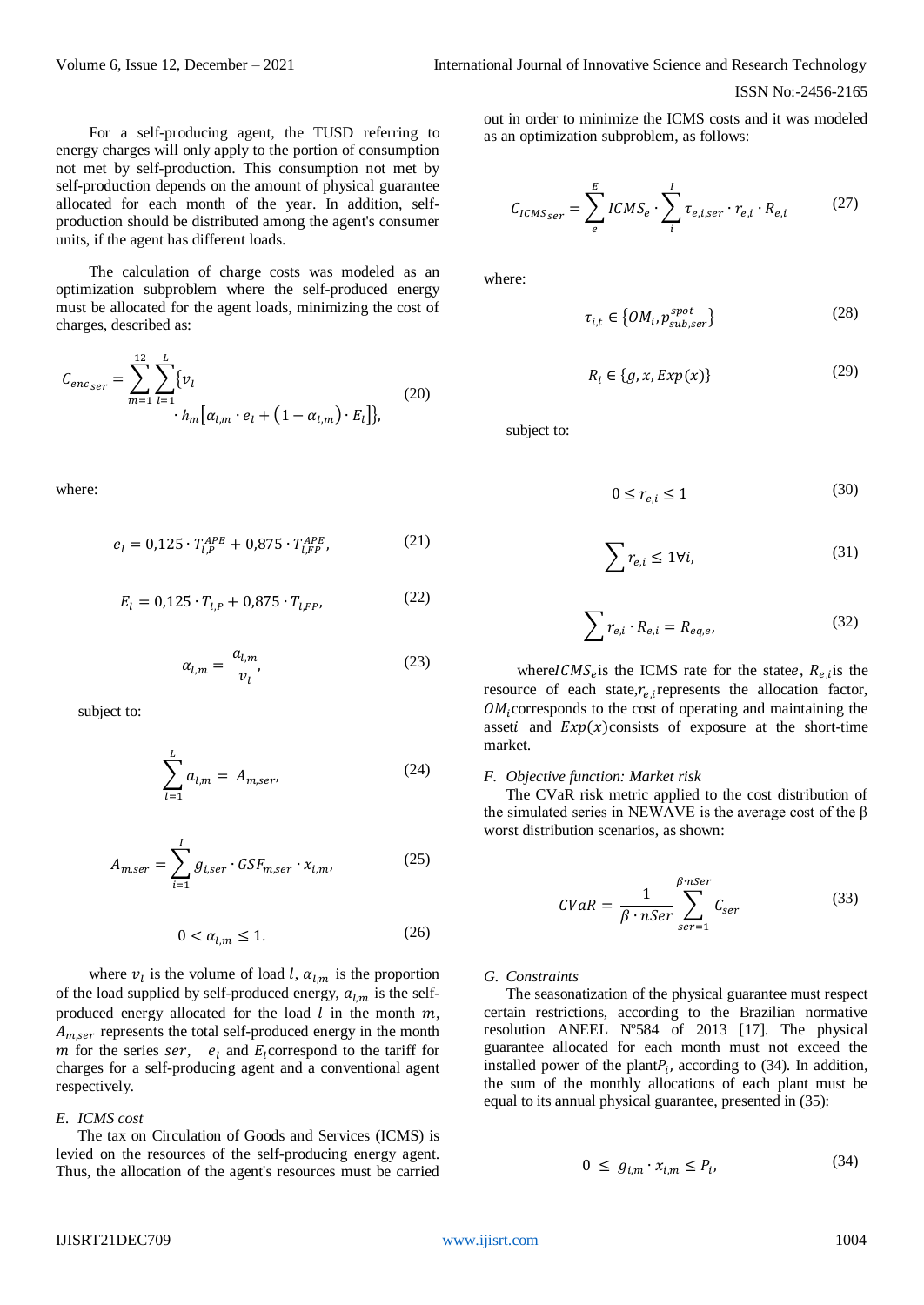$$
g_i = \sum_{m=1}^{12} g_{i,m} \cdot x_{i,m}.
$$
 (35)

 $(25)$ 

## **STUDY CASE**

The simulation considered a self-producing energy agent whose hydraulic plants, loads and long-term contracts are described in Tab. 5, Tab. 6 and Tab. 7.

|                                      |           | Installed | Physical  | $O\&M$    |  |
|--------------------------------------|-----------|-----------|-----------|-----------|--|
| Plant                                | Submarket | Capacity  | Guarantee | Cost      |  |
|                                      |           | [MW]      | [MWmed]   | [R\$/MWh] |  |
|                                      | Southeast | 10,685    | 4,420     | 0,53      |  |
| 2                                    | Southeast | 29,232    | 19,990    | 0,53      |  |
| 3                                    | Southeast | 12,800    | 7,000     | 0,53      |  |
| 4                                    | Southeast | 70,000    | 32,650    | 0,53      |  |
| 5                                    | North     | 326,100   | 192,324   | 0,53      |  |
| Table 5: Self-Producing Agent Plants |           |           |           |           |  |

| Load                                | <b>State</b> | Submarket | Volum<br>[MW] | Subgroup | Tariff<br>Mode |
|-------------------------------------|--------------|-----------|---------------|----------|----------------|
|                                     | MG           | Southeast | 130           | A4       | Green          |
|                                     | MS           | Southeast | 69            | A4       | Green          |
| 3                                   | PR           | Northeast | 214           | A4       | Green          |
| Table 6: Self-Producing Agent Loads |              |           |               |          |                |

| Contract |          | Submarket                                                         | Volum   | Price     |
|----------|----------|-------------------------------------------------------------------|---------|-----------|
|          | Type     |                                                                   | [MWmed] | [R\$/MWh] |
|          | Purchase | Southeast                                                         | 63      | 100       |
|          | Purchase | Southeast                                                         | 76      | 105       |
|          | Purchase | North                                                             | 30      | 98,50     |
|          | Sale     | Southeast                                                         | 15      | 130       |
|          | Sale     | North                                                             | 15      | 110       |
|          |          | $\pi$ 11 $\pi$ $\alpha$ 10 $\pi$ 1 $\cdots$ $\cdots$ 1 $\cdots$ 1 |         |           |

Table 7: Self-Producing Agent Loads

As scenarios for decision-making, the results of the Monthly Energy Operation Program (PMO), carried out by ONS, were used. One of the products of the PMO are files of the NEWAVE model. Each of the seven scenarios used in this work is composed of 2,000 series of CMOs and hydraulic generation, which were treated to obtain the PLD and GSF series.

The algorithm presented in Fig. 1 was implemented in python to obtain the best alternative for the seasonal profile of the physical guarantee of the agent.



The five solution alternatives chosen for the construction of the payoff matrices are found in Fig. 2. These strategies were predefined according to the seasonality of the wet and dry season in Brazil. This approach took into account the natural tendency for low prices to occur in the wet season and high prices in the dry season. The  $X_1$  alternative represents the constant seasonalization of the physical guarantee over the horizon, also known as flat seasonalization. The profiles  $X_2$  and  $X_3$  have a higher allocation in the months with most occurrence of rainfall. The alternative  $X_4$  have a higher allocation in the months with most occurrence of rainfall. The alternative $X_5$  has a higher allocation at the beginning and end of the year.



Thepayoff matrices were built for each of the objective functions based on the combination of the five alternative solutions chosen with the seven simulated scenarios. Tab. 8 and Tab. 9 present the cost and risk payoff matrices.

| $Y_3 \t Y_4 \t Y_5 \t Y_6$<br>$Y_2$                     | $Y_{\tau}$ |
|---------------------------------------------------------|------------|
| $36,12$ 27.32<br>65.20 83.37 65.33<br>$X_1$ 96.17 85.58 |            |
| 63.66 82.89 65.50<br>$45.89$ 27.55<br>$X_2$ 96.51 85.77 |            |
| 83.56 29.65 61.21 80.27 60.49<br>$X_3$ 96.07 84.78      |            |
| 21.24 26.70 67.12 84.50 66.44<br>$X_4$ 96.49 86.12      |            |
| 57.82 28.62 57.98 80.46 63.83<br>$X_5$ 92.49 81.12      |            |

Table 8: Expected Cost Matrix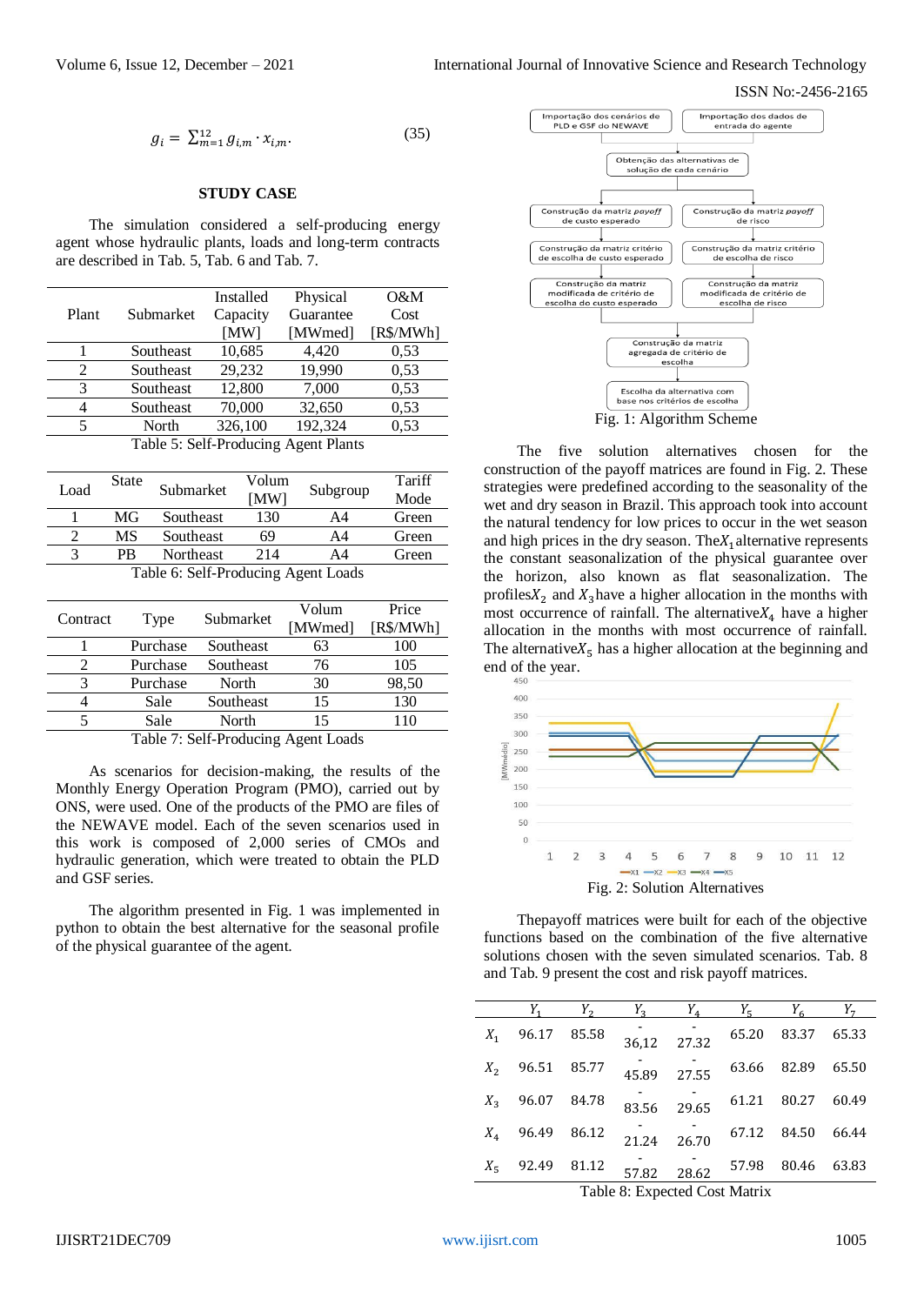|                   |                               | $Y_2$                                         |  | $Y_2$ $Y_4$ | $Y_{\rm g}$ | $Y_{\epsilon}$ | $Y_{\tau}$ |
|-------------------|-------------------------------|-----------------------------------------------|--|-------------|-------------|----------------|------------|
| $X_{1}$           |                               | 108.42 100.28 32.91 80.61 94.74 102.10 102.42 |  |             |             |                |            |
| $X_{2}$           |                               | 107.78 99.56 22.13 80.25 94.72 101.45 102.90  |  |             |             |                |            |
| $X_{2}$           |                               | 106.12 96.90 -4.36 104.4 95.52 98.55          |  |             |             |                | 102.37     |
| $X_{\mathcal{A}}$ |                               | 109.77 101.54 49.03 86.46 95.25 103.18        |  |             |             |                | 102.41     |
| $X_{\pi}$         |                               | 104.27 95.42 19.32 92.15 94.70 100.89         |  |             |             |                | 104.44     |
|                   | Table 9: Expected Risk Matrix |                                               |  |             |             |                |            |

Starting from the payoff matrices, the matrices of choices criteria for the cost and risk were obtained and the results are presented in Tab. 10 and Tab. 11.

| $X_1$             | 96.17                                                                           | 47.45 | 47.44 | 63.09 |  |  |  |
|-------------------|---------------------------------------------------------------------------------|-------|-------|-------|--|--|--|
| $X_2$             | 96.51                                                                           | 45.84 | 37.67 | 60.91 |  |  |  |
| $X_{2}$           | 96.07                                                                           | 38.51 | 3.66  | 51.16 |  |  |  |
| $X_{\mathcal{A}}$ | 96.49                                                                           | 50.39 | 62.32 | 65.69 |  |  |  |
| $X_{\pi}$         | 92.49                                                                           | 41.35 | 25.74 | 54.91 |  |  |  |
|                   | $T$ , 1, 1, 1, $M$ , $\cdots$ $C1$ , $\cdots$ $C$ , $\cdots$ $C$ , $\cdots$ $C$ |       |       |       |  |  |  |

Table 10: Matrix of Choice Criteria for Expected Cost

|                   |        | $\chi_{\nu}$ |       |       |
|-------------------|--------|--------------|-------|-------|
| $X_{1}$           | 108.42 | 88.78        | 37.28 | 89.55 |
| $X_2$             | 107.78 | 86.97        | 26.50 | 86.36 |
| $X_{3}$           | 106.12 | 85.65        | 24.19 | 78.50 |
| $X_{\mathcal{A}}$ | 109.77 | 92.52        | 53.40 | 94.59 |
|                   | 104.44 | 87.32        | 23.69 | 83.16 |

Table 11: Matrix of Choice Criteria for Expected Risk

The next step is to obtain the matrices of standardized choice criteria. For this step, the two objective functions were treated with the same importance coefficient  $\lambda_n = 1$ . The standardized selection criteria matrices are found in Tab. 12 and Tab. 13.

|                                                           | $\mu_A$ | $(X_k)$ | $(X_k)$ |      |  |
|-----------------------------------------------------------|---------|---------|---------|------|--|
| $X_1$                                                     | 0.08    | 0.24    | 0.25    | 0.17 |  |
| $X_2$                                                     | 0.00    | 0.38    | 0.42    | 0.32 |  |
| $X_{3}$                                                   | 0.11    | 1.00    | 1.00    | 1.00 |  |
| $X_4$                                                     | 0.00    | 0.00    | 0.00    | 0.00 |  |
|                                                           | 1.00    | 0.68    | 0.49    | 0.74 |  |
| Table 12: Modified Matrix of Choice Criteria for Expected |         |         |         |      |  |

|       |                           | Cost                   |                        |                        |
|-------|---------------------------|------------------------|------------------------|------------------------|
|       | w<br>$X_k$<br>$\mu_{A_2}$ | $(X_k)$<br>$\mu_{A_2}$ | $(X_k)$<br>$\mu_{A_2}$ | $(X_k)$<br>$\mu_{A_2}$ |
| $X_1$ | 0.25                      | 0.54                   | 0.54                   | 0.31                   |
| $X_2$ | 0.37                      | 0.80                   | 0.90                   | 0.51                   |
| $X_3$ | 0.68                      | 1.00                   | 0.98                   | 1.00                   |
| $X_4$ | 0.00                      | 0.00                   | 0.00                   | 0.00                   |
|       | 1.00                      | 0.75                   | 1.00                   | 0.70                   |



Finally, the aggregated matrix of the choice criteria is presented in Tab 14. Note that the Laplace, Savage and Hurwiczchoice criteria indicate the alternative  $X_3$  as the best one. However, Wald's criterion indicates the  $X_5$  solution.

|                | w<br>$\mu_{D}$ | $\mu_{D}$ | $X_{\nu}$<br>$\mu_{D}$ | $\mu_D$ |
|----------------|----------------|-----------|------------------------|---------|
| $X_1$          | 0.08           | 0.24      | 0.25                   | 0.17    |
| $X_2$          | 0.00           | 0.38      | 0.42                   | 0.32    |
| $X_3$          | 0.11           | 1.00      | 0.98                   | 1.00    |
| $X_4$          | 0.00           | 0.00      | 0.00                   | 0.00    |
| v<br>$\Lambda$ | 1.00           | 0.68      | 0.49                   | 0.70    |

Table 14: Matrix With Aggregated Levels of the Fuzzy Choice Criteria.

The $X_3$  seasonalization strategy results in the average resource profile seen in Fig. 3 for the agent. Fig. 4 shows the cost distribution of the $Y_1$  scenario for the  $X_3$  seasonalization strategy. On the other hand, the seasonalization profile $X_5$  produces the energy balance shown in Fig. 5 and the cost distribution of Fig. 6, for the scenario $Y_1$ .



Fig. 3: Energy Balance for the Seasonalization profile  $X_3$ 



Fig. 4: Cost Distribution for the Solution  $X_3$  Applied to Scenario  $Y_1$ 



Fig. 5: Energy Balance for the Seasonalization profile  $X_5$ 



Fig. 6: Cost Distribution for the Solution  $X_5$  Applied to Scenario  $Y_1$